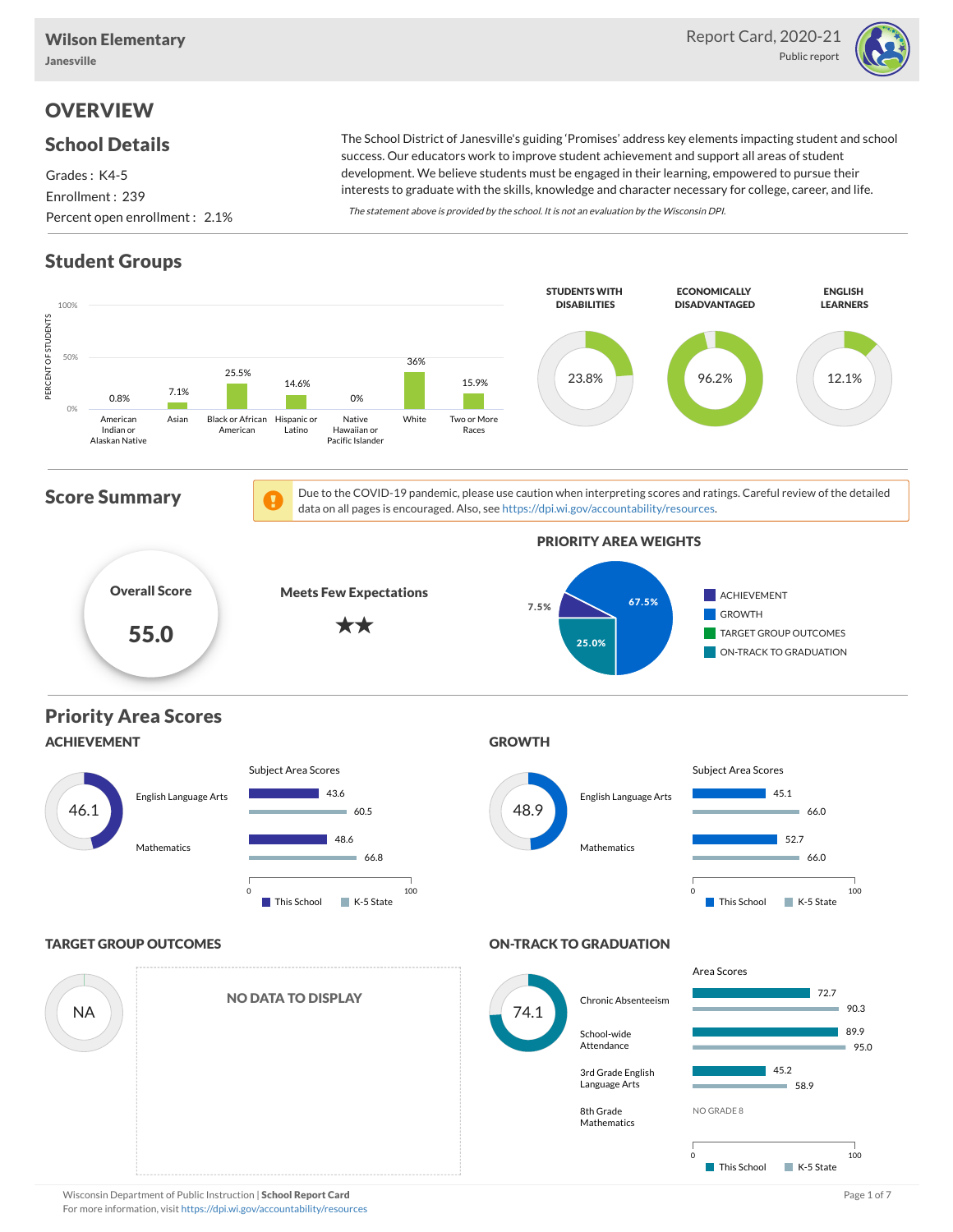

Point change from prior year

## ACHIEVEMENT

This priority area summarizes how this school's students performed on state assessments using a points-based proficiency system that gives partial credit for Basic test performance and extra credit for Advanced performance. The score is a multi-year average of English language arts and mathematics subscores.

### Priority Area Score



### Student Group Achievement, 2020-21 (for information only)

Group size is given in parentheses. Groups with fewer than 20 students are not displayed.

#### ENGLISH LANGUAGE ARTS



### Performance Levels by Year

These graphs show school-wide percentages and group sizes of students performing at each level.

#### ENGLISH LANGUAGE ARTS



#### **MATHEMATICS**

**MATHEMATICS** 



Wisconsin Department of Public Instruction | School Report Card Page 2 of 7 and 2008 and 2009 and 2 of 7 and 2 of 7

For more information, visit <https://dpi.wi.gov/accountability/resources>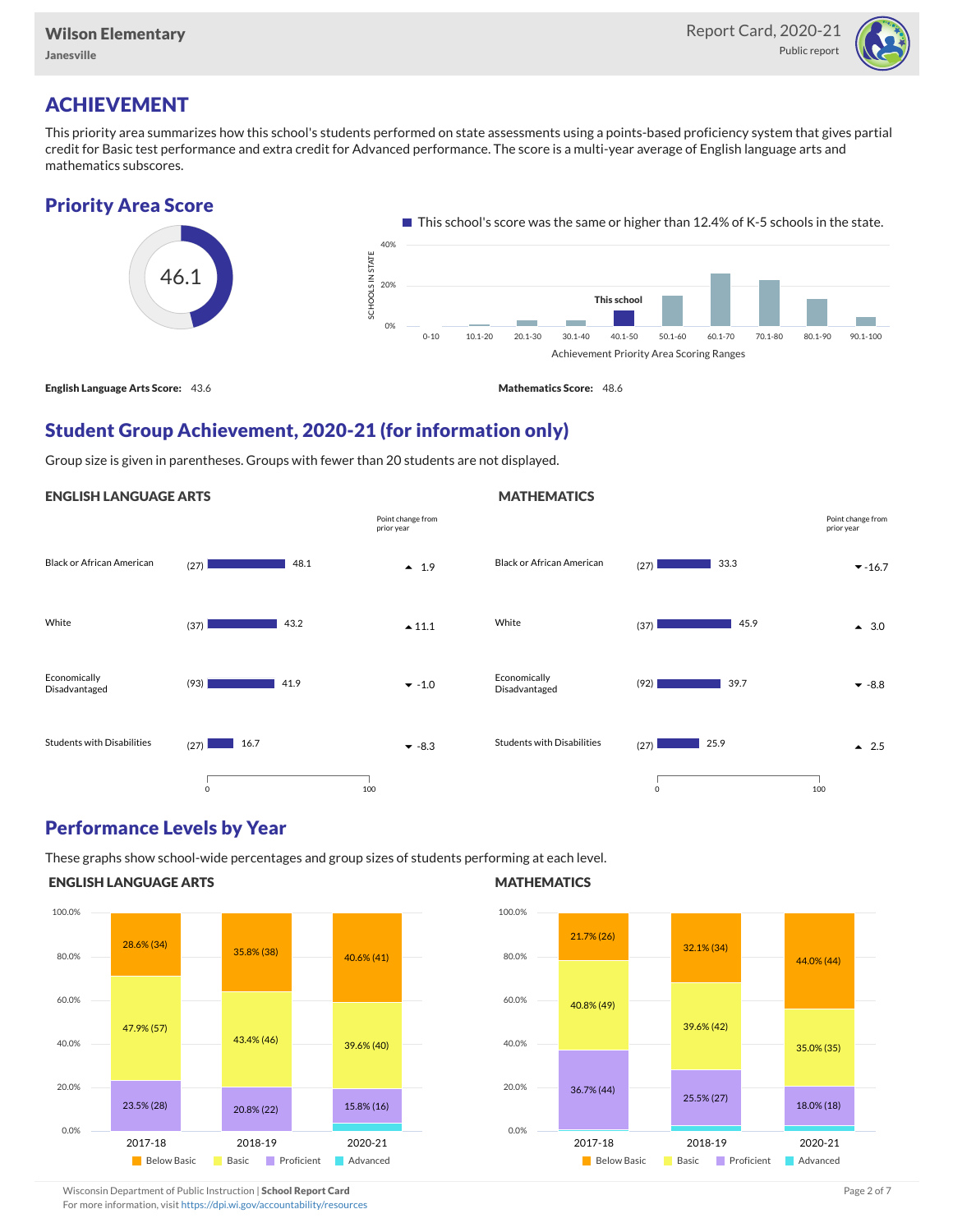

## ACHIEVEMENT - ADDITIONAL INFORMATION

The data on this page is for information only.

## Test Participation Rates, 2020-21

| <b>ENGLISH LANGUAGE ARTS</b> |                             | <b>MATHEMATICS</b> |                             |  |  |  |  |  |
|------------------------------|-----------------------------|--------------------|-----------------------------|--|--|--|--|--|
| All students                 | Lowest-participating group: | All students       | Lowest-participating group: |  |  |  |  |  |
|                              | White                       |                    | White                       |  |  |  |  |  |
| 97.5%                        | 93.8%                       | 96.6%              | 93.8%                       |  |  |  |  |  |

### Student Group Performance Levels by Year

Groups with any full academic year students in tested grades are shown.

#### ENGLISH LANGUAGE ARTS

|                                   |                  | 2017-18   |            |         |                | 2018-19<br>2020-21 |          |            |                      |                |                  |          |            |           |                    |
|-----------------------------------|------------------|-----------|------------|---------|----------------|--------------------|----------|------------|----------------------|----------------|------------------|----------|------------|-----------|--------------------|
|                                   | Tested<br>Total# | Advanced  | Proficient | Basic   | Below<br>Basic | Tested<br>Total#   | Advanced | Proficient | Basic                | Below<br>Basic | Tested<br>Total# | Advanced | Proficient | Basic     | <b>Below Basic</b> |
| All Students: K-5 State           | 192,784          | 7.3%      | 35.1%      | 34.5%   | 23.2%          | 189,032            | 6.7%     | 33.7%      | 34.8%                | 24.8%          | 158,545          | 5.8%     | 31.3%      | 35.0%     | 27.9%              |
| <b>All Students</b>               | 119              | 0.0%      | 23.5%      | 47.9%   | 28.6%          | 106                | 0.0%     | 20.8%      | 43.4%                | 35.8%          | 101              | 4.0%     | 15.8%      | 39.6%     | 40.6%              |
| American Indian or Alaskan Native | $\angle 20$      | $\ddot{}$ | $\star$    | ٠       | $\star$        | $\angle 20$        | $\star$  | $\star$    | $\ddot{\phantom{1}}$ | $\star$        | $\angle 20$      | $\star$  | $\star$    |           |                    |
| Asian                             | $\sim 20$        | $\ddot{}$ | $\star$    | ٠       | $\star$        | $\angle 20$        | $\star$  | $\star$    | $\ddot{}$            | $\star$        | $\angle 20$      | $\star$  | $\star$    | $\ddot{}$ |                    |
| <b>Black or African American</b>  | 32               | 0.0%      | 18.8%      | 40.6%   | 40.6%          | 26                 | 0.0%     | 19.2%      | 53.8%                | 26.9%          | 27               | 0.0%     | 22.2%      | 51.9%     | 25.9%              |
| Hispanic or Latino                | 24               | 0.0%      | 25.0%      | 58.3%   | 16.7%          | $\sim 20$          | $\star$  | $\star$    | $\star$              | $\star$        | $\angle 20$      | $\star$  | $\star$    |           |                    |
| White                             | 42               | 0.0%      | 21.4%      | 42.9%   | 35.7%          | 42                 | 0.0%     | 14.3%      | 35.7%                | 50.0%          | 37               | 8.1%     | 16.2%      | 29.7%     | 45.9%              |
| Two or More Races                 | $\angle 20$      | $\ddot{}$ | $\star$    | $\star$ | $\star$        | $\sim 20$          | $\star$  | $\star$    | $\ddot{}$            | ٠              | $\sim 20$        | $\star$  | $\star$    |           |                    |
| <b>Economically Disadvantaged</b> | 106              | 0.0%      | 23.6%      | 50.9%   | 25.5%          | 98                 | 0.0%     | 20.4%      | 44.9%                | 34.7%          | 93               | 4.3%     | 16.1%      | 38.7%     | 40.9%              |
| English Learners                  | 25               | 0.0%      | 32.0%      | 60.0%   | 8.0%           | $\sim 20$          | $\star$  | $\star$    | $\star$              | $\star$        | $\angle 20$      | $\star$  | $\star$    |           |                    |
| <b>Students with Disabilities</b> | 28               | 0.0%      | 3.6%       | 46.4%   | 50.0%          | 32                 | 0.0%     | 9.4%       | 31.3%                | 59.4%          | 27               | 0.0%     | 11.1%      | 11.1%     | 77.8%              |

#### **MATHEMATICS**

|                                   |                  |           | 2017-18    |         |                |                  |          | 2018-19    |                      |                |                  |          | 2020-21    |           |                    |  |  |  |
|-----------------------------------|------------------|-----------|------------|---------|----------------|------------------|----------|------------|----------------------|----------------|------------------|----------|------------|-----------|--------------------|--|--|--|
|                                   | Tested<br>Total# | Advanced  | Proficient | Basic   | Below<br>Basic | Tested<br>Total# | Advanced | Proficient | Basic                | Below<br>Basic | Tested<br>Total# | Advanced | Proficient | Basic     | <b>Below Basic</b> |  |  |  |
| All Students: K-5 State           | 193,134          | 11.3%     | 35.2%      | 32.5%   | 21.0%          | 189,328          | 12.0%    | 34.8%      | 32.0%                | 21.2%          | 158,380          | 10.1%    | 32.3%      | 32.1%     | 25.6%              |  |  |  |
| <b>All Students</b>               | 120              | 0.8%      | 36.7%      | 40.8%   | 21.7%          | 106              | 2.8%     | 25.5%      | 39.6%                | 32.1%          | 100              | 3.0%     | 18.0%      | 35.0%     | 44.0%              |  |  |  |
| American Indian or Alaskan Native | $\sim 20$        | $\ddot{}$ | $\star$    | ٠       | $\star$        | $\angle 20$      | $\star$  | $\star$    | $\ddot{\phantom{1}}$ | $\star$        | $\angle 20$      | $\star$  | $\star$    |           |                    |  |  |  |
| Asian                             | $\sim 20$        | $\ddot{}$ | $\star$    | ٠       | $\star$        | $\angle 20$      | $\star$  | $\star$    | $\star$              | $\star$        | $\angle 20$      | $\star$  | $\star$    | $\ddot{}$ |                    |  |  |  |
| <b>Black or African American</b>  | 33               | 0.0%      | 27.3%      | 36.4%   | 36.4%          | 26               | 3.8%     | 19.2%      | 50.0%                | 26.9%          | 27               | 3.7%     | 14.8%      | 25.9%     | 55.6%              |  |  |  |
| Hispanic or Latino                | 24               | 0.0%      | 33.3%      | 50.0%   | 16.7%          | $\sim 20$        | $\star$  | $\star$    | ٠                    | $\ddot{}$      | $\sim 20$        | $\star$  | $\star$    |           |                    |  |  |  |
| White                             | 42               | 2.4%      | 33.3%      | 45.2%   | 19.0%          | 42               | 4.8%     | 19.0%      | 33.3%                | 42.9%          | 37               | 2.7%     | 24.3%      | 35.1%     | 37.8%              |  |  |  |
| Two or More Races                 | $\sim 20$        | $\ddot{}$ | $\star$    | $\star$ | $\star$        | $\sim 20$        | $\star$  | $\star$    | $\ddot{}$            | $\star$        | $\sim 20$        | $\star$  | $\star$    |           |                    |  |  |  |
| <b>Economically Disadvantaged</b> | 107              | 0.0%      | 38.3%      | 42.1%   | 19.6%          | 98               | 3.1%     | 23.5%      | 40.8%                | 32.7%          | 92               | 3.3%     | 18.5%      | 32.6%     | 45.7%              |  |  |  |
| English Learners                  | 25               | 0.0%      | 52.0%      | 40.0%   | 8.0%           | $\sim 20$        | $\star$  | $\star$    | $\star$              | $\star$        | $\angle 20$      | $\star$  | $\star$    |           |                    |  |  |  |
| <b>Students with Disabilities</b> | 29               | 0.0%      | 10.3%      | 41.4%   | 48.3%          | 32               | 0.0%     | 6.3%       | 34.4%                | 59.4%          | 27               | 3.7%     | 7.4%       | 25.9%     | 63.0%              |  |  |  |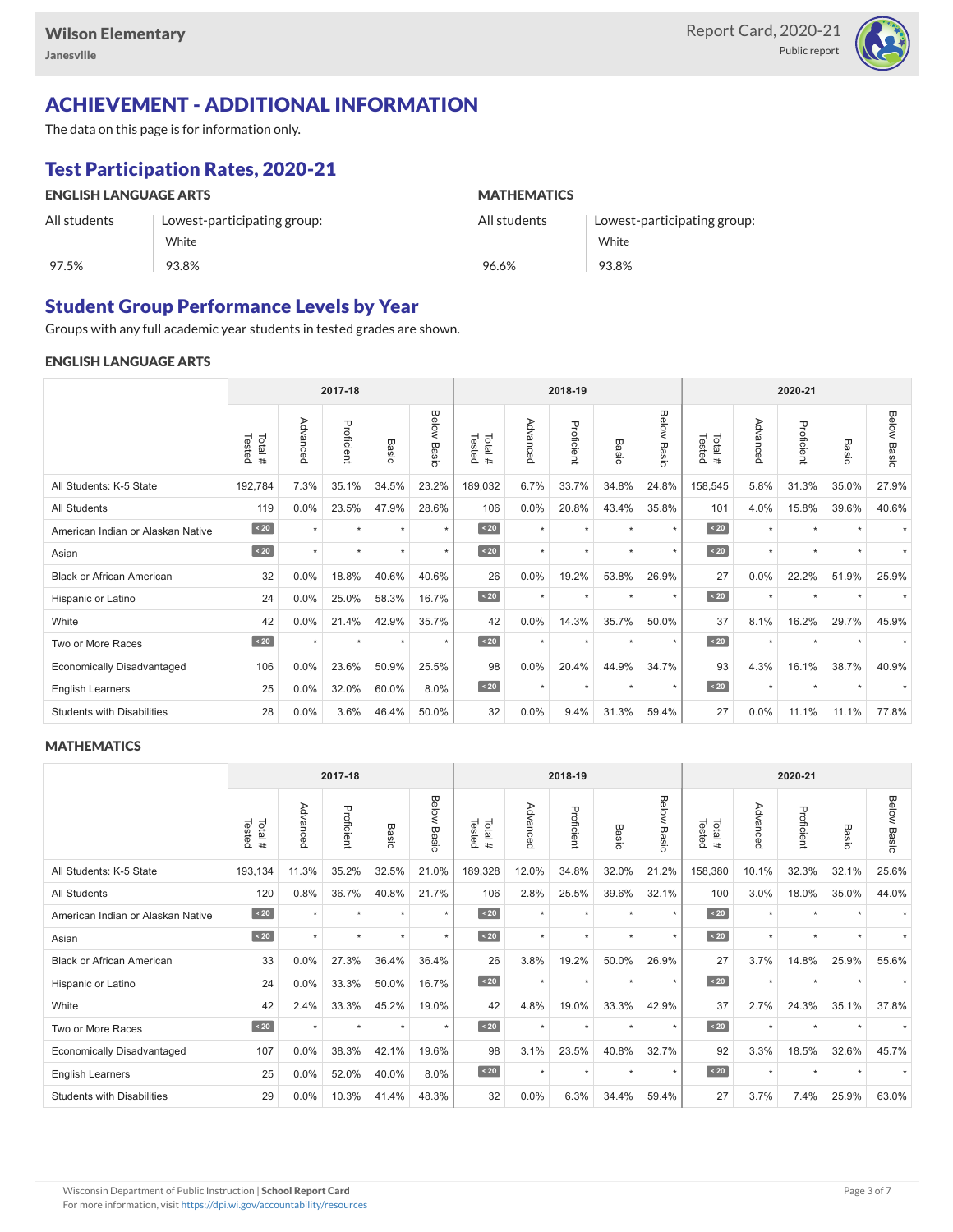

## **GROWTH**

This priority area measures year-to-year student progress on statewide tests. It uses a value-added model that seeks to control for circumstances beyond the influence of educators. A high value-added score means that on average students in the school are progressing more quickly than other, similar students. Growth is scored from 0 to 100 to match the other priority areas and is a conversion from the roughly 0 to 6 value-added score.



## Student Group Value-Added (for information only)

Value-added scores cover an approximately 0-6 range. Higher scores mean greater positive impact. A score of 3.0 is average. Group size is shown in parentheses. Groups with fewer than 20 students are not displayed. Shaded boxes indicate higher-than-average scores.

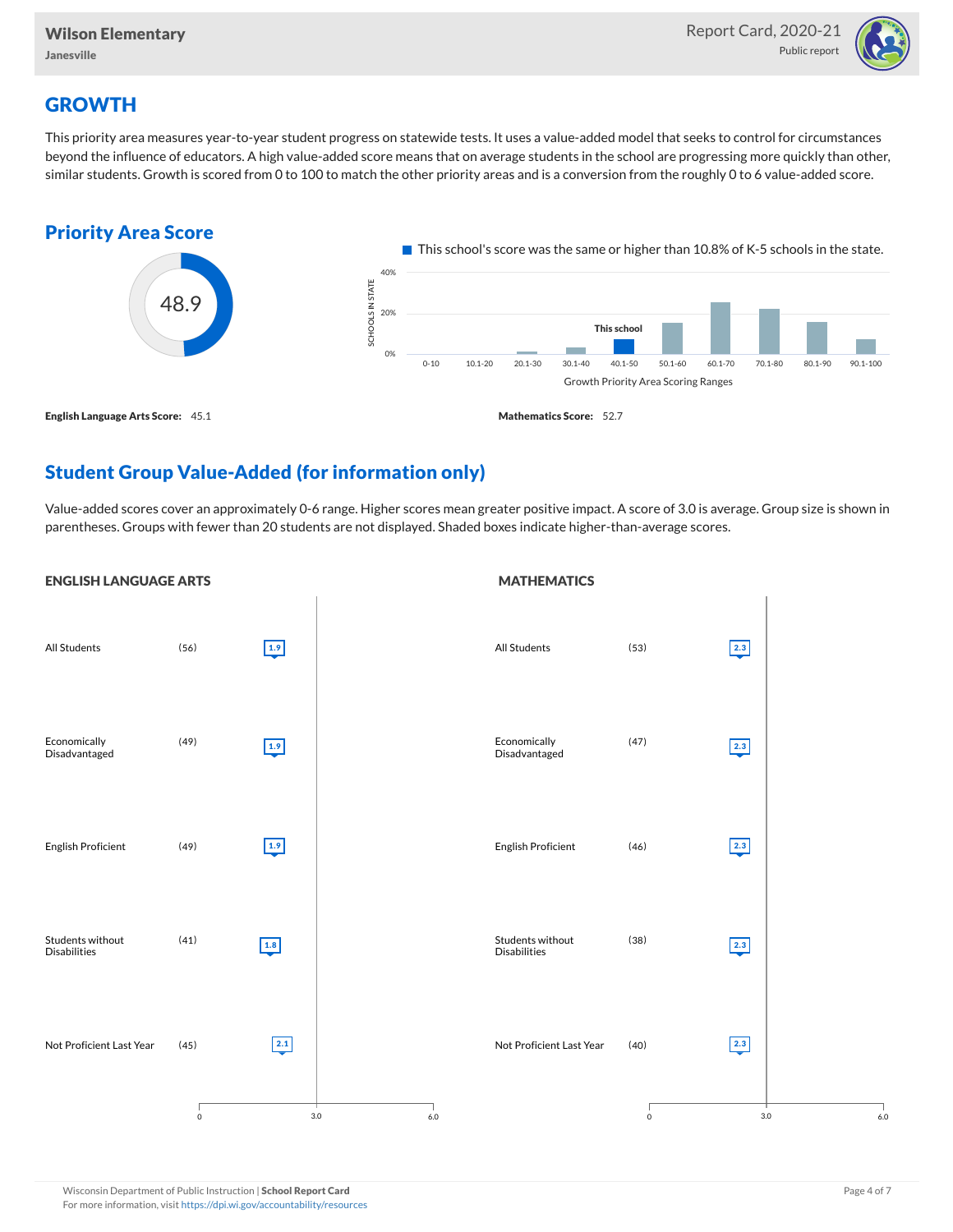

## TARGET GROUP OUTCOMES

This priority area examines outcomes for students with the lowest test scores — the Target Group. It is designed to promote equity by helping schools focus on learners who need the most support while also improving outcomes for all students. The priority area score combines component scores for achievement, growth, chronic absenteeism, and attendance or graduation rate. Data are not displayed when target groups have fewer than 20 students.

### Priority Area Score



### Component Scores

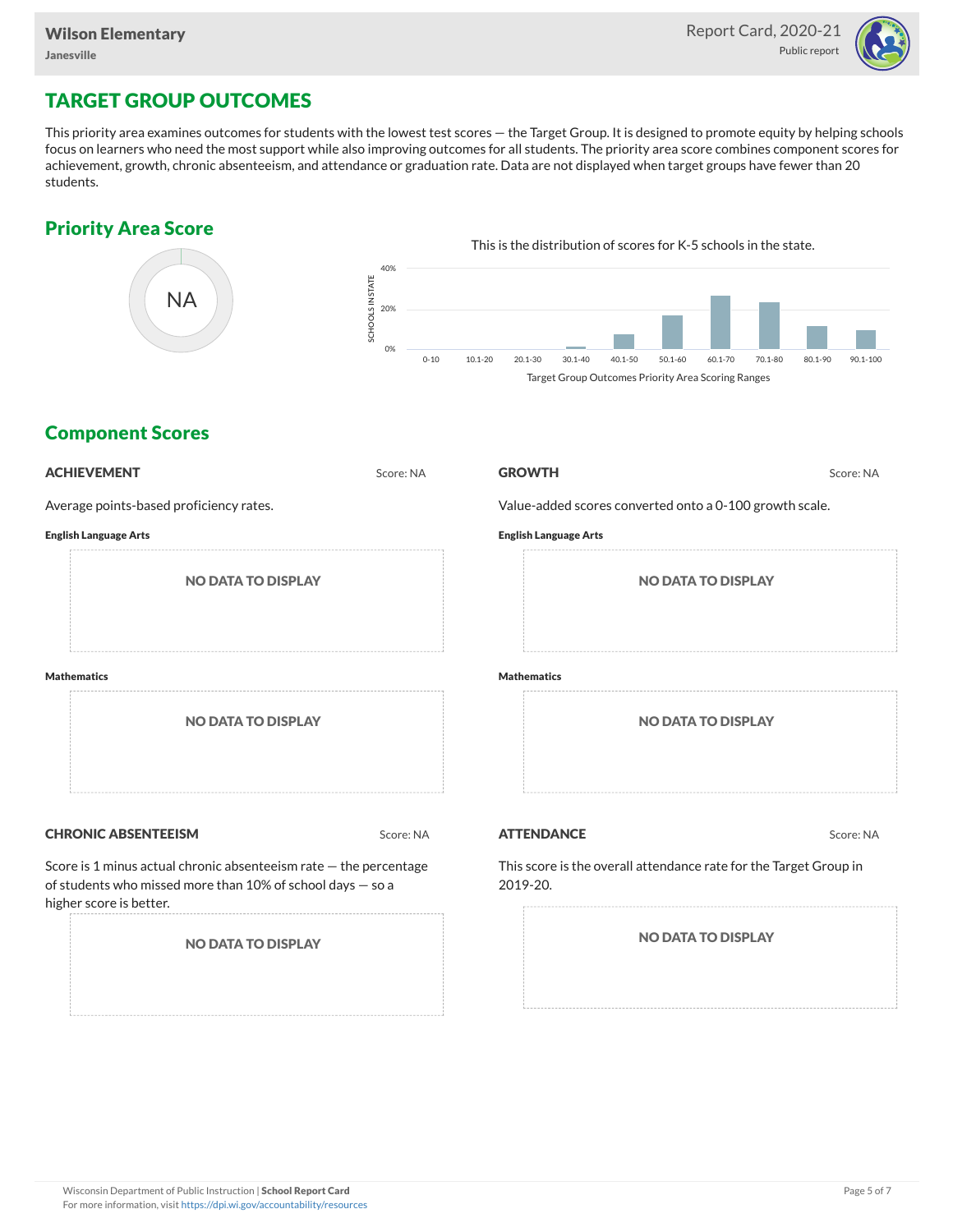

## ON-TRACK TO GRADUATION

This priority area indicates how successfully students are progressing toward completing their K-12 education. The score combines component scores for measures of student engagement and achievement.



### Component Scores



Score is 1 minus actual chronic absenteeism rate — the percentage of students who missed more than 10% of school days — so a higher score is better.



# **SCHOOL-WIDE ATTENDANCE** Score: 89.9

This score is the overall attendance rate for the school in 2019-20.



**3RD GRADE ENGLISH LANGUAGE ARTS** Score: 45.2

Average points-based proficiency rates.



#### **8TH GRADE MATHEMATICS** Score: NA

Average points-based proficiency rates.

NO GRADE 8